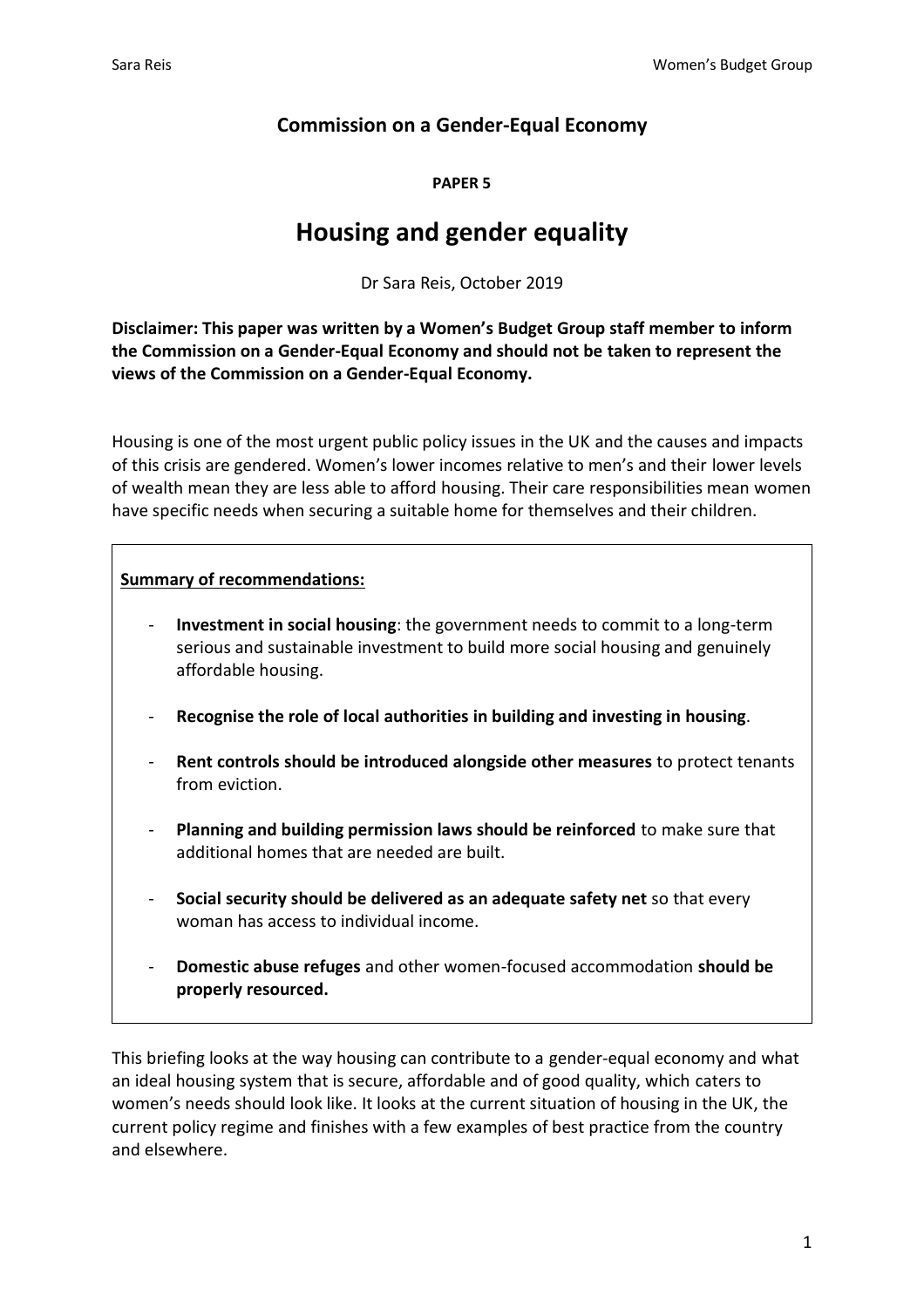# *1. How does housing currently fail to contribute to a gender-equal economy?*

## **Current situation in the UK**

Housing is a core aspect of people's lives and it determines many other aspects: who they interact with, their social networks, their community involvement and their job and education opportunities. It also has an impact on people's health from its different dimensions: poor housing conditions contribute to many preventable diseases such as respiratory and nervous damage, but instability and insecurity of tenure and the financial toll of high housing costs can also have a significant negative impact on people's mental and consequently physical health.<sup>1</sup>

Currently we are facing problems on all three fronts.

On **housing conditions**, even though improvements have been made in recent years, still a fifth of homes in the UK are considered non-decent<sup>2</sup> (that is, the home is not in a reasonable state of repair, doesn't have reasonably modern facilities and services, or has ineffective insulation or heating). Private-rented homes are more likely to be in a poor condition (25%) than owner-occupied (19%) or social-rented homes (13%).<sup>3</sup>

On **insecurity of tenure**, an increasing proportion of people are renting through the market and for longer periods in life – each cohort of adults since the 1990s has been less likely and slower than their predecessor to enter home ownership.<sup>4</sup> 20% of people are living in private-rented homes.<sup>5</sup> double the proportion from 20 years ago. The private-rented sector is characterised by short-term contracts, arbitrary rent increases and short-notice evictions. This is in addition to higher likelihood of non-decent homes. This results in housing insecurity, as private renters may face a move out at any point in the near future, with the consequent change in job opportunities and social networks that follows.

**Affordability** is also a pressing issue for both private renters and owners buying with mortgages. Housing prices have increased much faster than wages, with housing affordability ratios doubling in parts of the country in the last two decades. <sup>6</sup> Two main issues have contributed to worsening housing affordability: the dwindling number of social housing units and the financialisation of the housing market (see box below).

## **Current housing policy regime**

The current housing policy regime can be summarised as a combination of support for homeownership and reduction of support for renters.

<sup>&</sup>lt;sup>1</sup> Health Affairs (2018) 'Housing And Health: An Overview Of The Literature' (policy brief) ([http://bit.ly/2TXtccN\)](http://bit.ly/2TXtccN)

<sup>2</sup> MHCLG (2019) English Housing Survey – Stock profile and condition, 2017 (http://bit.ly/2ZduzZD) 3 Ibid.

<sup>4</sup> WBG (2018) Housing and gender [\(http://bit.ly/2UoWROu\)](http://bit.ly/2UoWROu) p. 2

<sup>&</sup>lt;sup>5</sup> For a breakdown of tenure by race, disability, sex, household type and economic status see Annex 1.

<sup>6</sup> WBG (2019) A home of her own – Housing and women [\(http://bit.ly/2P6EwEB\)](http://bit.ly/2P6EwEB) p. 13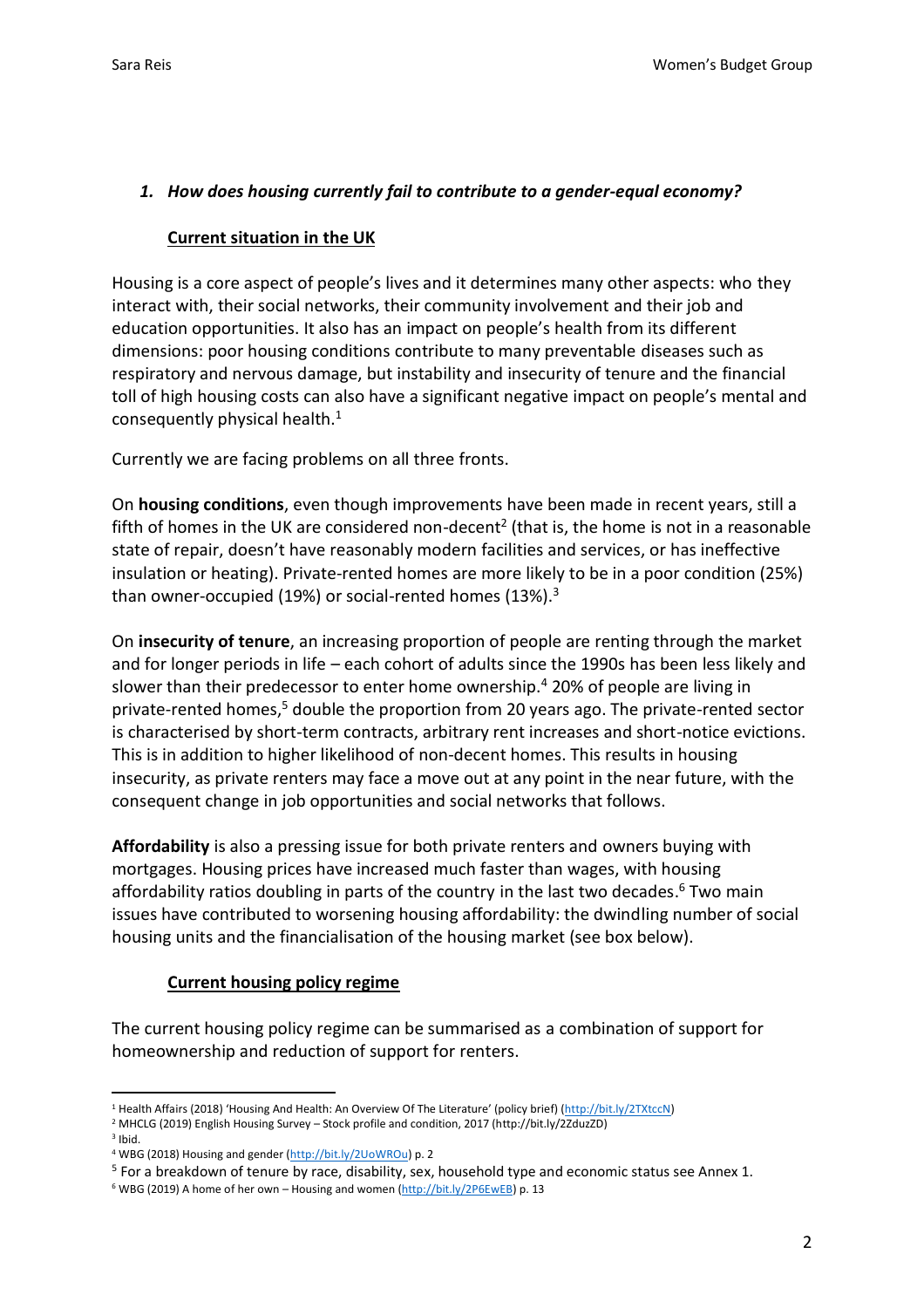#### Subsidised homeownership

Housing policy for successive governments over the last three decades has focused on encouraging and subsidising homeownership, targeting people with relatively high incomes.

Home-ownership support currently takes the form of Right to Buy (introduced in 1980 and reinvigorated under the Coalition and Conservative Governments in the 2010s) and Help to Buy. The former has supported social tenants to buy their homes at a significant discount over the market value, resulting in 1.9 million social-rented homes being sold between 1980 and 2016. Since little to no investment in replacement building was made, this was a major contributor to dwindling numbers of social housing stock across the country.<sup>7</sup>

#### **Why have house prices shot up in the last two decades?**

Since 1998 house prices more than tripled in the UK, with salaries not keeping up.

House prices increase when housebuilding is not meeting the demand for houses. So A combination of the desire for houses and purchasing power explains demand. Government policy (i.e. deregulation of banks, subsidising of homeownership and lack of investment in social housing) is fanning both.

#### **Demand**

Preference for home ownership remains strong and barely changed since 2007/08. Home ownership remains the expectation of the majority of private renters (58%) and a quarter of social renters (25%).<sup>1</sup>

Expectation of future price rises means many people now see property as an secure investment. So would-be home buyers are increasingly competing with speculative buyers, both wealthy overseas investors and asset-rich baby boomers.<sup>1</sup>

#### **The role of banks and government**

Bank loans fuel people's purchasing power in the form of mortgages. Deregulation and liberalisation of the credit market in 1970s and 1980s kick-started banks' preference for lending against property. As banks issue bigger loans against property, they increase the money supply in the economy – and overall purchasing power.

This is often called the 'financialisation of the housing market', encouraged by government policy (in the form of Right to Buy, Help to Buy and Buy to Let schemes).

#### **The price of land and impact on supply**

High levels of demand in the housing market have increased the price of land. This means that developers acquiring land to build on will prioritise building higher-value homes to turn a decent profit. But building a lot of new homes in an area may have the effect of lowering prices. So developers have a perverse incentive to not build too many houses in order to keep local prices up.<sup>1</sup>

## Cuts to support for renters

<sup>7</sup> R K Tunstall and N Pleace (2018) Social housing – Evidence Review [\(http://bit.ly/2VgCZtc\)](http://bit.ly/2VgCZtc) p. 28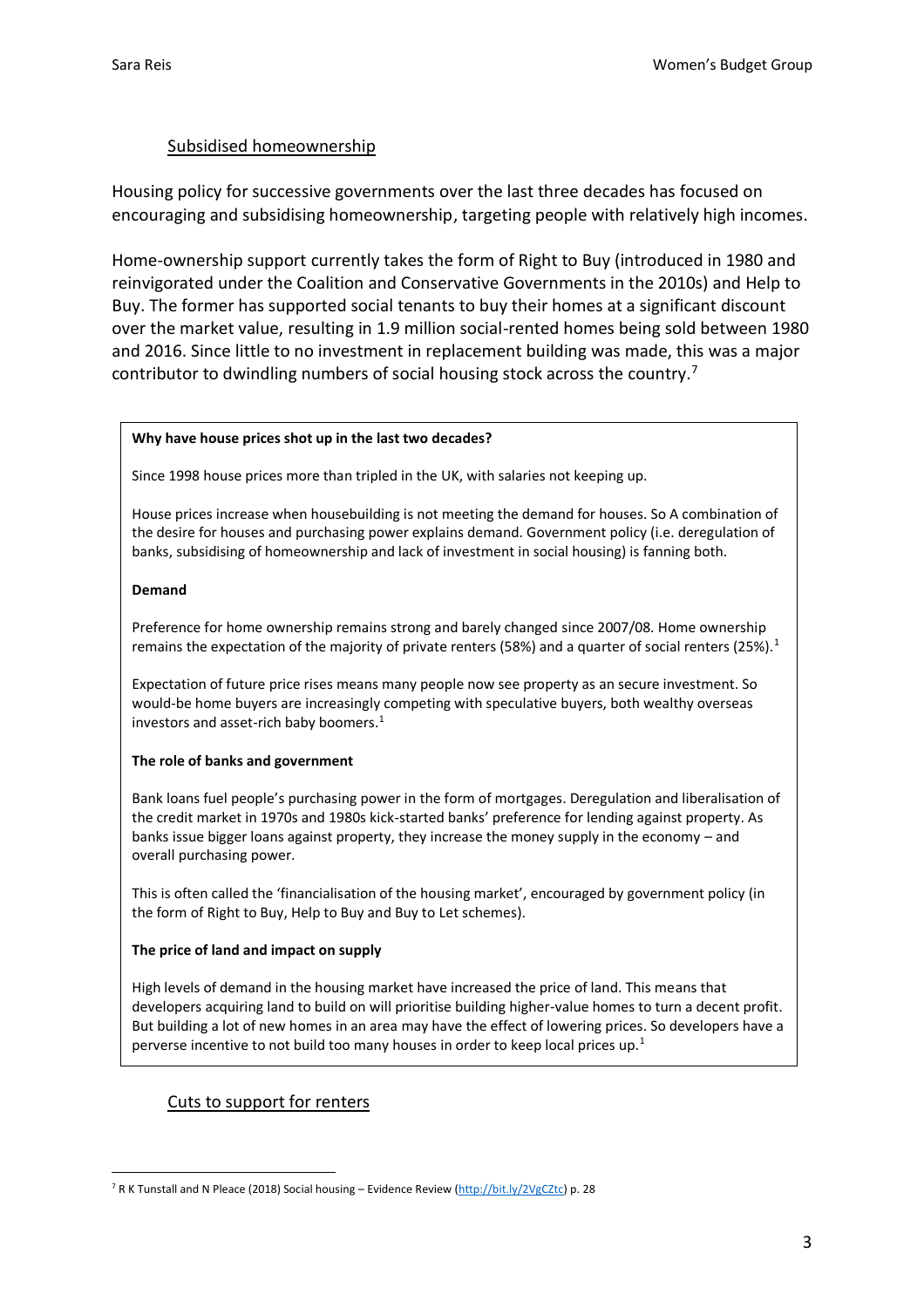There is a significant number of people for whom homeownership is not an option. At the moment, the private rental market is fraught with insecurity and uncertainty for tenants, is too expensive for women on median earnings and is of lower quality than other tenures.

An increasing proportion of households with adults in paid work are claiming housing benefit. 29.2% of social renters and 12% of private renters claiming housing benefit are in paid work (up from 18.9% and 7.3% in 2008/09 respectively).<sup>8</sup>

Housing benefit is provided by the state to people on low incomes renting in the private or social housing sectors. It has been reduced through a series of cuts and changes since 2012. These include revised eligibility criteria, lower Local Housing Allowance rates, and the benefit cap.

Reduction in housing benefit has had a disproportionate impact on women, as women are 60% of adults in households claiming housing benefit (reflecting women's lower incomes).<sup>9</sup>

Local Housing Allowance (LHA) rates are used to determine how much a claimant is entitled to housing benefit. In 2012 LHA rates were set at the 30<sup>th</sup> percentile of local private rents, rather than average rent price. From 2012 to 2016 they were uprated in line with Consumer Prices Index (rather than actual rents) and frozen in 2016. This effectively led to a real-terms cut in housing benefit payments. The vast majority of private renters on housing benefit are now facing shortfalls between housing benefit received and actual rent paid.<sup>10</sup>

The benefit cap, introduced in 2013 to working-age households and further reduced in 2016, is having a negative impact on households in high-rent areas and large families.

Universal Credit is also having a strong negative impact on people's ability to pay their rent, with tenants on UC six times more likely to fall behind on rent than other benefit claimants.<sup>11</sup> The sanctions attached to UC if claimants fail to meet the eligibility criteria (e.g. missing job centre appointments) can now result in housing support being sanctioned.

# Specific housing issues for women

Women tend to be disadvantaged compared to men in housing. On average, women have lower incomes and lower savings than men. As a result, they tend to be disadvantaged in a housing system where access to housing is largely determined through the market. Women heads of household, single-parent households, and households made up of single women are overrepresented in less advantageous housing circumstances (i.e. more likely to live in smaller and overcrowded homes). $12$ 

*Affordability*

<sup>8</sup> MHCLG (2018) English Housing Survey [\(http://bit.ly/32liS1t\)](http://bit.ly/32liS1t)

<sup>9</sup> DWP (2018) Housing Benefit Caseload Statistics: Data to May 2018

<sup>10</sup> Shelter (2017) Briefing: Local Housing Allowance Freeze [\(http://bit.ly/2Wq2A4p\)](http://bit.ly/2Wq2A4p) 

<sup>&</sup>lt;sup>11</sup> The Independent (6 Feb 2019) 'Universal credit claimants "six times more likely" to fall into rent arrears despite government reforms' (http://ind.pn/2YZVkhi)

<sup>12</sup> WBG (2018) Housing and gender [\(http://bit.ly/2UoWROu\)](http://bit.ly/2UoWROu) p. 2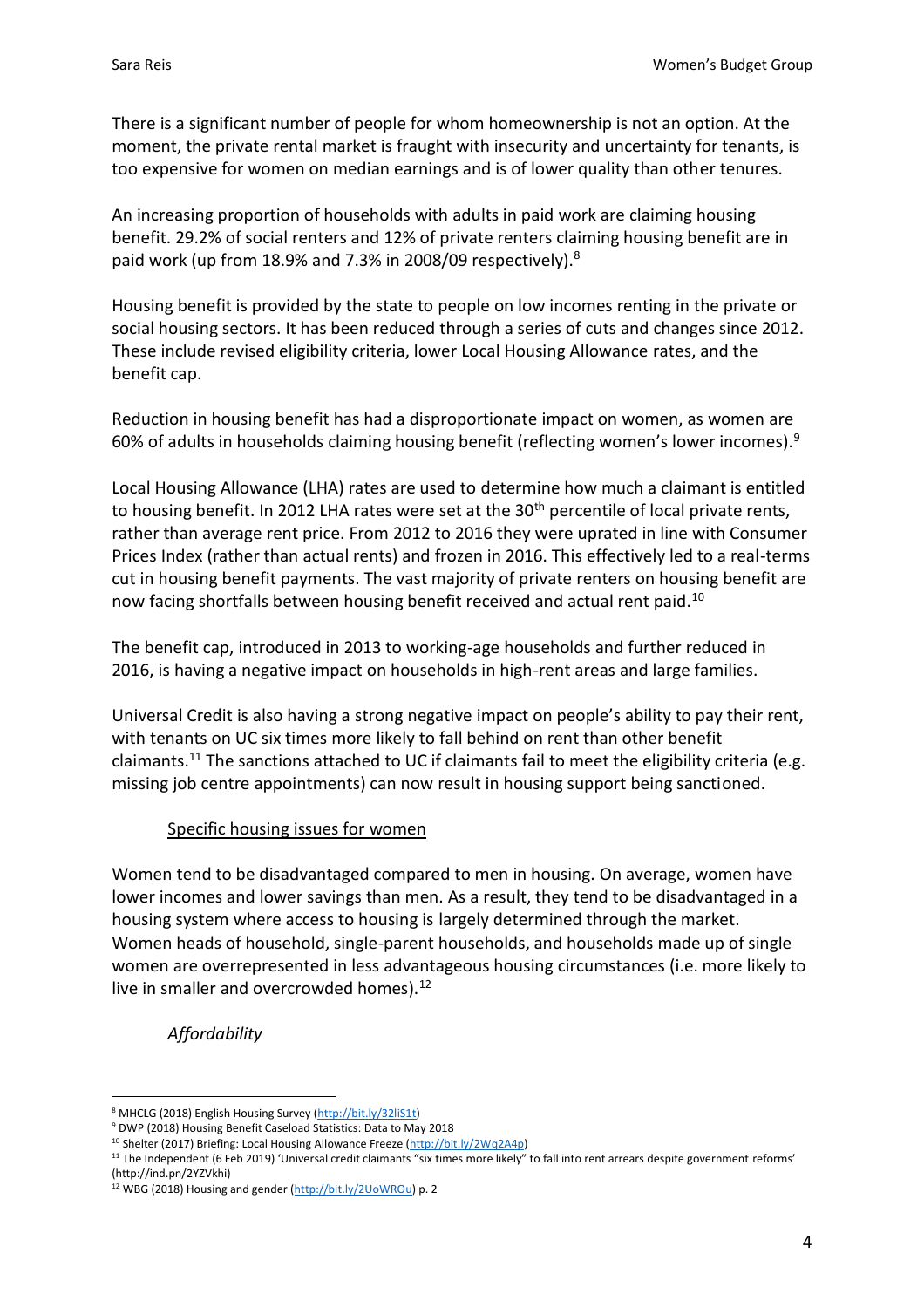Housing is typically considered affordable when it takes less than a third of a household income.<sup>13</sup> Research from the Women's Budget Group has found that no region in England is currently affordable to rent for women on median wages (for men, every region is affordable except London).<sup>14</sup> As for buying property, the median home in England costs over 12 times women's median salary (8 times for men), but with housing affordability ratios in different regions ranging from nearly 8 to 18 times women's median salary (5 to 14 times men's median salary).<sup>15</sup>

Although people tend to buy and rent with someone else, usually with a partner, these numbers mean that women are more vulnerable to homelessness after a relationship breaks down. They will have fewer options when it comes to housing so they become more vulnerable to intimate-partner abuse.

#### *Homelessness*

The most extreme reflection of women's lower housing affordability is the proportion of women who are homeless: they make up two-thirds  $(67%)^{16}$  of all people accepted by their local authorities as statutorily homeless.<sup>17</sup>

Single mothers are two-thirds (66%) of all statutory homeless families with children (while they are just one quarter of all families with dependent children).

On the other hand, men are the vast majority (84%) of people sleeping rough on the streets.<sup>18</sup> Women rough-sleepers face specific challenges – not least invisibility from records, as they tend to be hidden for fear of violence and not access support services. Their experience is very often linked to abuse, trauma and violence.<sup>19</sup>

## *Location and transport*

One way to deal with affordability problems is to live in less expensive locations. However, the choice of home location may be more significant for women, even those living with a man, due to different travel patterns and transport needs (women's travelling patterns are more complex, with multiple but shorter trips), <sup>20</sup> the fact that women rely on local informal networks for childcare, and due to the school catchment areas that make women more reluctant to move and uproot their children.

## *Links between domestic abuse and housing*

The home is the most dangerous place for women in the UK. Domestic abuse and other forms of violence against women and girls typically occur in the home. The Femicide Census

 $20$  Ibid.

<sup>&</sup>lt;sup>13</sup> See for example the 2019 report from the Affordable Housing Commission [\(http://bit.ly/35GjMaY\)](http://bit.ly/35GjMaY)

<sup>&</sup>lt;sup>14</sup> WBG (2019) A home of her own - Housing and women [\(http://bit.ly/2P6EwEB\)](http://bit.ly/2P6EwEB) p. 18

 $15$  Ibid.

<sup>16</sup> WBG (2018) Housing and gender [\(http://bit.ly/2UoWROu\)](http://bit.ly/2UoWROu) p. 7

<sup>&</sup>lt;sup>17</sup> This is the people who have applied to their local authority for homelessness assistance because they lack a secure place in which they are entitled to live or are not reasonably able to stay.

<sup>18</sup> MHCLG (2018) Rough sleeping in England. Table 2a

<sup>19</sup> MHCLG (2019) Causes of Homelessness and Rough Sleeping – Rapid Evidence Assessment [\(http://bit.ly/2P1gU0C\)](http://bit.ly/2P1gU0C)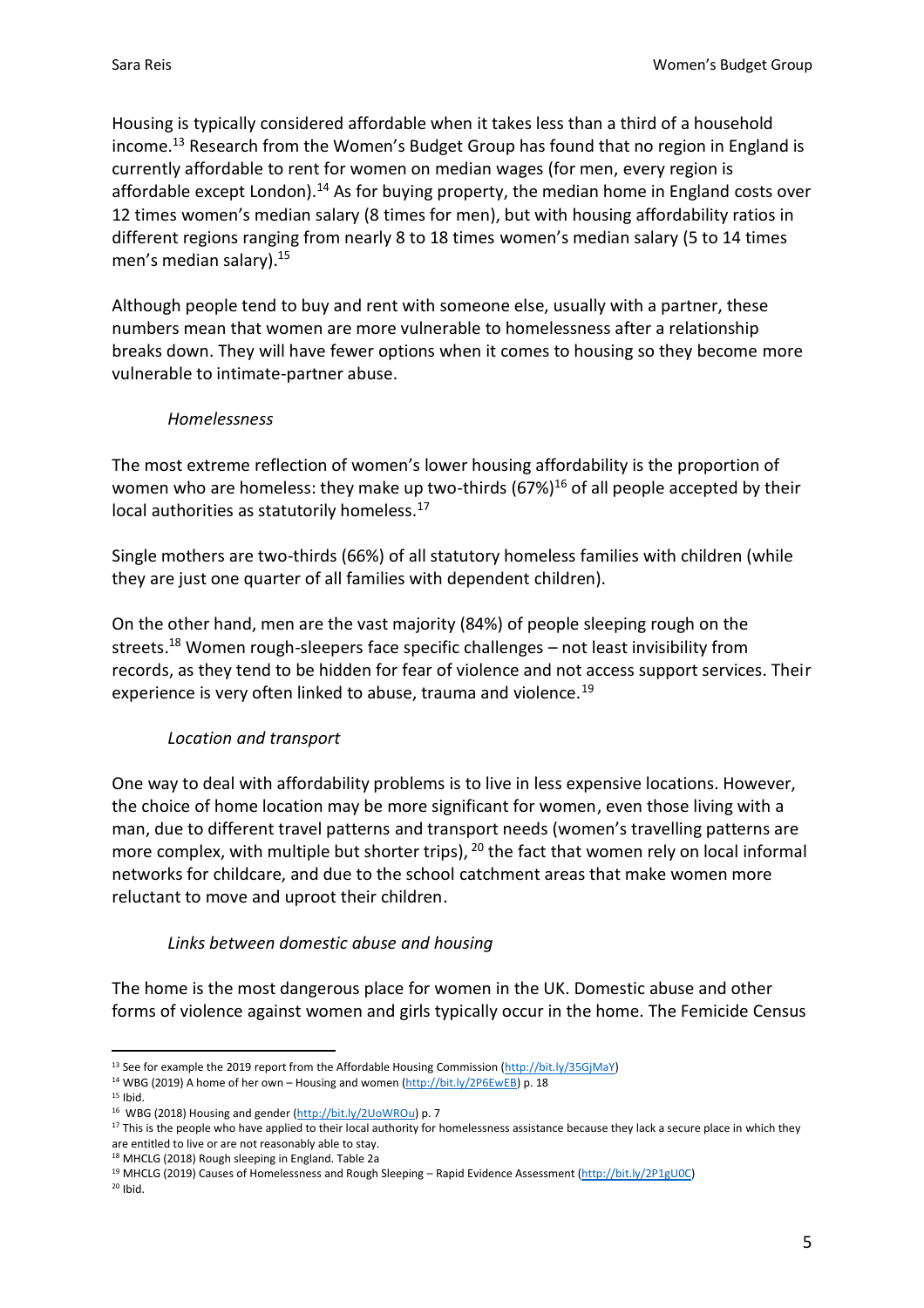shows that 75% of women killed by men are killed at home, and 83% of women killed by a partner or former partner are killed in their own homes.<sup>21</sup>

## *2. What would a gender-equal housing system look like?*

The importance of housing for individuals and families to flourish cannot be underestimated. We should move from seeing housing as a system where the free market rules operate to conceptualise housing as a universal basic system. Below are a series of recommendations that go in that direction.

# **The importance of social housing**

There is a significant number of people for whom homeownership is not an option. At the moment, the private-rented market is fraught with insecurity and uncertainty for tenants, is too expensive for women on median earnings and is of lower quality than other tenures. Investment in social housing is fundamental to guarantee that people on lower incomes have access to adequate, affordable and secure tenure, a cornerstone of wellbeing, job and educational opportunities, and community belonging. A robust social housing system will ensure that the benefits of the housing safety net are more widely distributed while saving the exchequer billions of pounds in housing benefit paid to private landlords.

To this end, we need:

- **Investment in social housing**: the government needs to commit to a long-term serious and sustainable investment to build more social housing and genuinely affordable housing. We endorse Shelter's commission on the future of social housing for the government to deliver 3.1 million more social homes within 20 years. When establishing affordability rates relative to earnings, it should be born in mind that women on average have lower wages than men, so 'affordable' needs to reflect this.
- **Recognise the role of local authorities on building and investing in housing**: scrapping the Housing Revenue Account borrowing cap is a good place to start to ensure local councils can invest in social and affordable housing to fulfil their homelessness statutory duties and local housing strategies.

## **Private-rent sector regulation and rent controls**

There is disagreement<sup>22</sup> over whether rent controls work to provide more stability to renters by limiting rent increases or whether they end up decreasing the overall supply of housing for rent.

<sup>21</sup> K Ingala Smith & Women's Aid (2016) The Femicide Census Report 2016 (http://bit.ly/2ZmEvxo)

 $22$  For a review of some of the issues with rent controls see for example BBC (3 Feb 2019) 'Rent control: Does it work?' (https://bbc.in/2JcU2JN)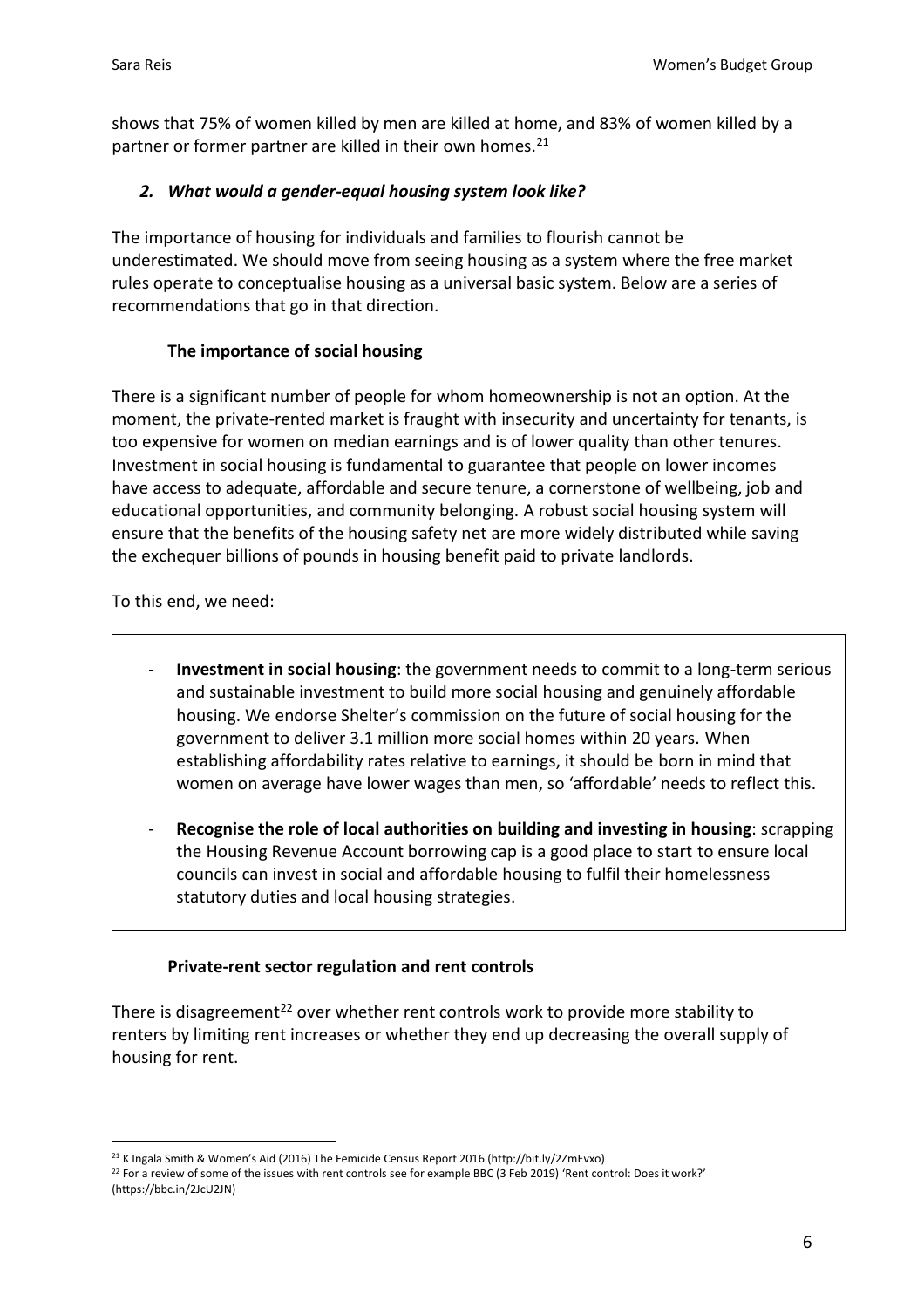Rent control laws that determine that rents can only rise at a certain rate (usually inflation), are often seen as working better than controls that freeze rents at a certain point in time. Critics argue that the latter discourage investors from building and landlords from renting and/or repairing existing properties. However, institutional investors tend to like rent controls, as they increase tenants' satisfaction with their homes, reducing expensive tenant turnover and maintaining a long-term and steady income.<sup>23</sup>

- **Rent controls introduced alongside other measures to protect tenants** such as longer/indefinite tenancy contracts, possibility for tenants to leave tenancy without penalty, a landlord registration process and enforceable mechanisms to protect landlords from bad tenants should be considered to ensure that private rent tenants are protected from no-fault evictions and insecure living conditions.

## **Planning and building**

- **Planning and building permission laws should be reinforced** to make sure that additional homes that are needed are built. These include revisiting building zone regulations, and a 'construction obligation clause' in building permits, to avoid land speculation.

## **The importance of social security**

- **Social security should be delivered as an adequate safety net** so that every woman has access to individual income. This means that:
	- **local housing allowance rates**, used to determine how much housing benefit a claimant is entitled to, should be updated to reflect real local private rents;
	- the **benefit cap** should be abolished:
	- **Universal Credit** roll-out should be halted and its design massively overhauled (including split payments, option of housing benefit to be paid directly to landlord, housing benefit not included in sanctions).

## **Women-only and women-focused accommodation**

Emergency accommodation

<sup>23</sup> Financial Times (13 March 2019) 'German rent control works for both landlords and tenants' ([https://on.ft.com/2Zaoeiw\)](https://on.ft.com/2Zaoeiw)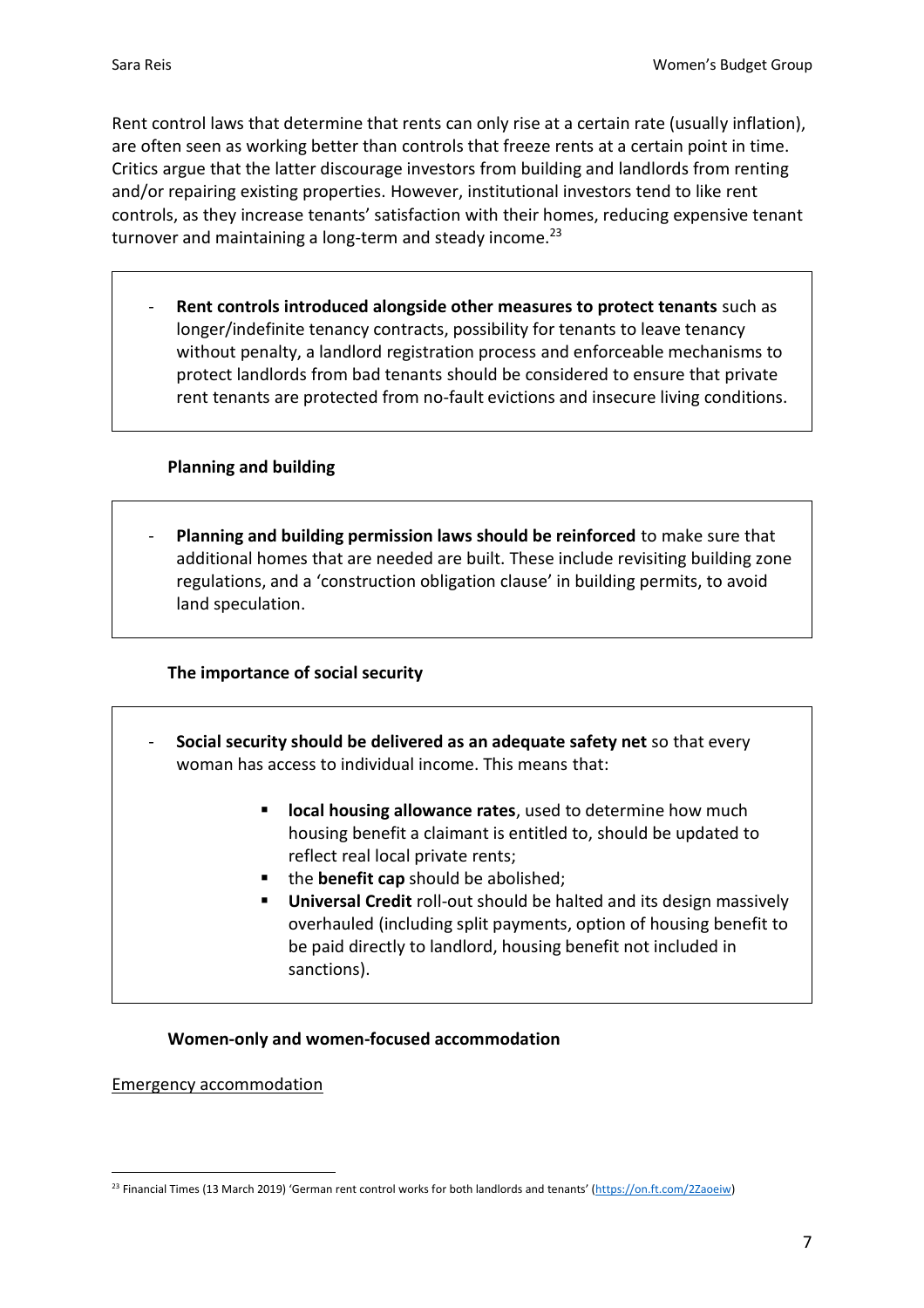Refuges for women who have been victims of violence should be funded according to demand and not be dependent on women's eligibility to claim housing benefit. This would mean that women in paid work and women with no recourse to public funds could also access these services.

Central government should ensure that there are no regional gaps in provision, delivering ring-fenced money to local authorities to invest in refuge provision in their areas, in close partnership with specialist local women's organisations.

For many women with complex needs, like former prisoners, women at risk of sexual exploitation or women with substance misuse or mental health issues, refuges will not be an option. They will need women-only accommodation with more intensive wrap-around support, including specialised supported accommodation and Housing First schemes.<sup>24</sup>

## Permanent accommodation

There are a few housing associations in England that currently offer social tenancies to women, focusing on their needs and creating a safe and affordable environment where women can have their own homes. The ethos of organisations like Women's Pioneer Housing and Housing For Women of giving women autonomy and control over their lives through secure housing, while protecting them from economic abuse, is reflected in the way their tenancies are granted (only ever under the woman's name, to avoid homelessness due to relationship breakdown). They also provide supported accommodation for older women, to help combat loneliness and isolation, and ensure that women can preserve their autonomy for longer.<sup>25</sup>

Cohousing projects that are built in a sustainable and energy-efficient way, to foster a real sense of community through the design of shared gardens and spaces are popping up in the UK. The best known example is Marmalade Lane in Cambridge, a community cohousing project of 42 energy-efficient and modern design homes.<sup>26</sup>

## Housing First

This is an example of a housing concept that has huge potential in providing a foundation for vulnerable women in the form of permanent and secure housing. Originally implemented in Finland, it is being piloted in England in specific areas, including the West Midlands. The main tenet is to provide a permanent social housing tenancy as the first unconditional step in recovering the lives of homeless individuals with multiple and complex needs. Intensive wrap-around support is offered afterwards and is tailored to the individual's needs and following their lead and choices.

In Finland, the model received €300m for an eight-year project to support 1,500 people.

<sup>&</sup>lt;sup>24</sup> For some examples see WBG (2019) A home of her own – Housing and women [\(http://bit.ly/2P6EwEB\)](http://bit.ly/2P6EwEB) p. 40

<sup>&</sup>lt;sup>25</sup> See more at WBG (2019) A home of her own – Housing and women [\(http://bit.ly/2P6EwEB\)](http://bit.ly/2P6EwEB) p. 45

<sup>26</sup> Se[e https://marmaladelane.co.uk/](https://marmaladelane.co.uk/) for more information.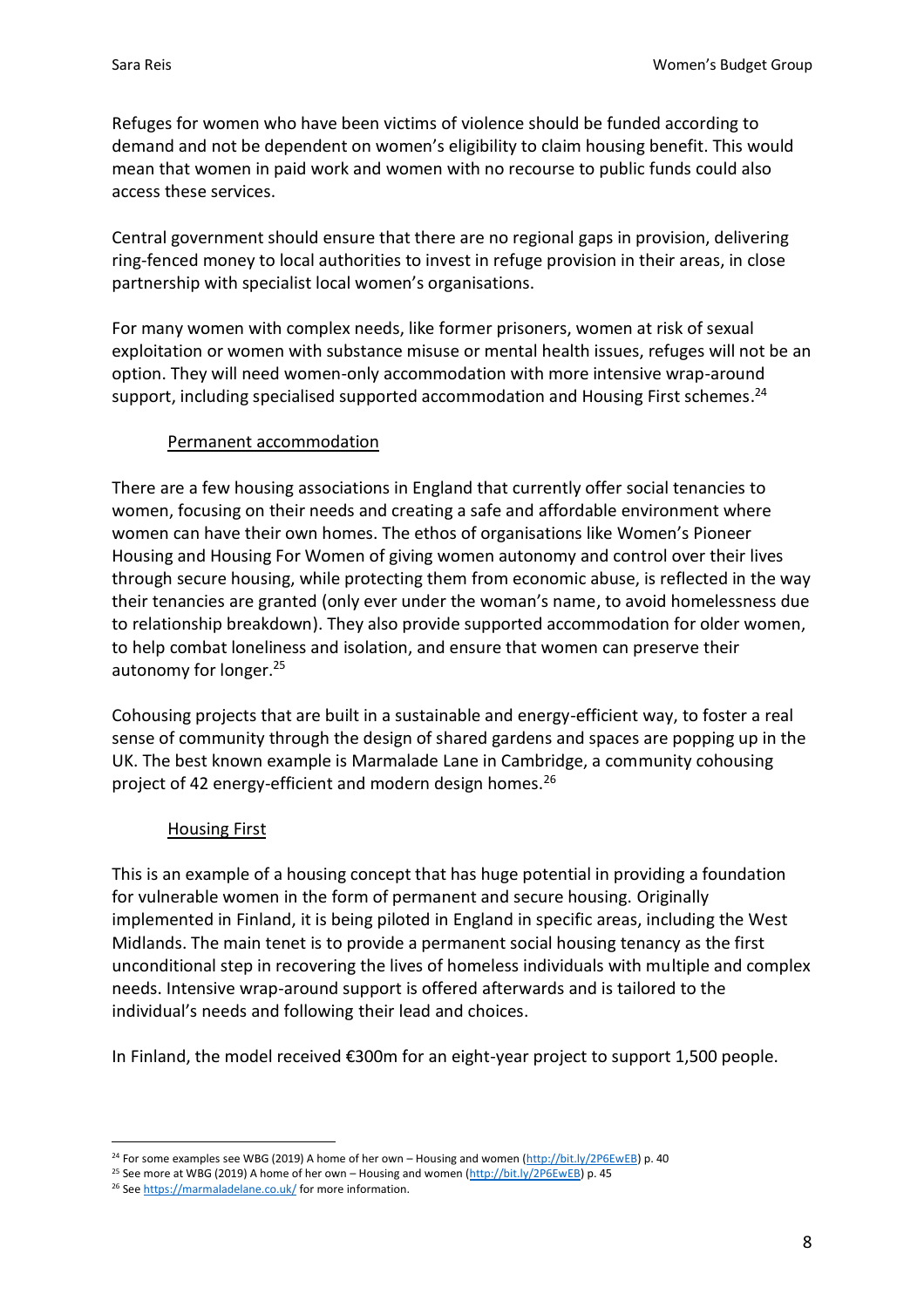For the Housing First pilot in England, investment is much lower (£9.6m for the West Midlands Combined Authority for 2018-2020). Coventry, one of the localities of the project, received £1.7m to house 110 people in three years, an amount seen as nowhere near enough by local council staff.<sup>27</sup> There are concerns that the unconditional dimension will lead stakeholders to offer the Housing First permanent tenancies to people deemed less risky or complex in order to ensure it goes well.

Nevertheless, if properly funded, the programme has potential for success. A few small Housing First projects in local areas in England are specifically targeting women and the first results are encouraging, with women being offered permanent tenancies and support to keep them. They include Threshold Housing First in Manchester, Basis Yorkshire in Leeds, and Solace Women's Aid in Camden and Islington (London).<sup>28</sup>

- **Domestic abuse refuges** and other women-focused accommodation **should be properly resourced**, with ring-fenced funding to ensure sustainability and end the current postcode lottery. This includes:
	- **Emergency accommodation** (like domestic abuse shelters and other types of supported accommodation for relatively short periods of time);
	- Permanent accommodation that takes women's lower incomes, safety and needs into account.

<sup>27</sup> WBG (2019) Housing and women in Coventry - briefing

<sup>&</sup>lt;sup>28</sup> See more at WBG (2019) A home of her own - Housing and women [\(http://bit.ly/2P6EwEB\)](http://bit.ly/2P6EwEB) p. 46-47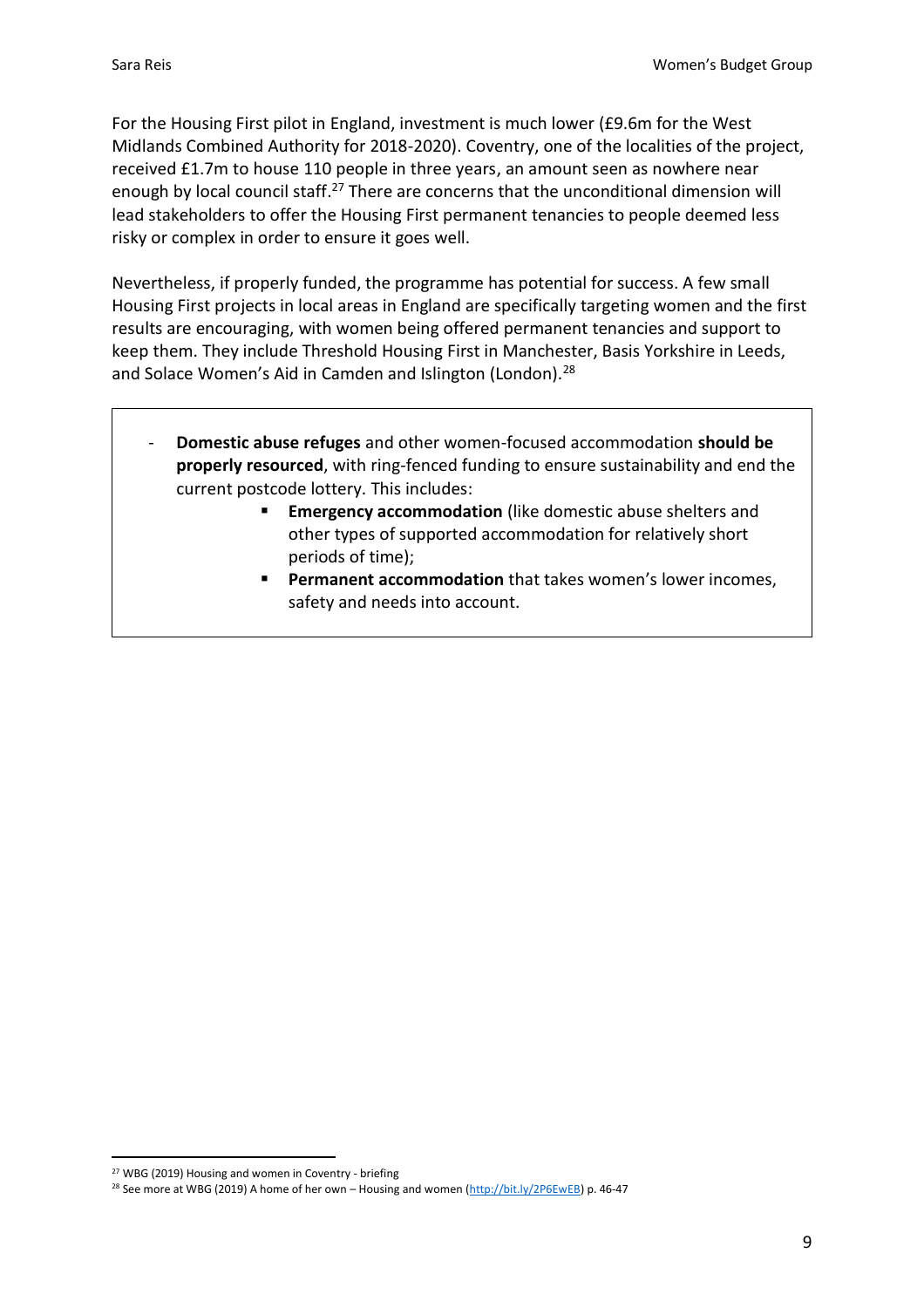|                 |                     | Percentage of households in different tenures |                       |                      |
|-----------------|---------------------|-----------------------------------------------|-----------------------|----------------------|
|                 |                     | Owner-occupied                                | <b>Private rented</b> | <b>Social rented</b> |
|                 | All                 | 63.5%                                         | 19.5%                 | 17%                  |
| Race            |                     |                                               |                       |                      |
|                 | White               | 65.9%                                         | 18.0%                 | 18.0%                |
|                 | BME (all)           | 45.9%                                         | 30.2%                 | 23.8%                |
|                 | <b>Black</b>        | 31.3%                                         | 29.2%                 | 39.5%                |
|                 | Indian              | 72.2%                                         | 21.0%                 | 6.8%                 |
|                 | Pakistani and       |                                               |                       |                      |
|                 | Bangladeshi         | 59.2%                                         | 23.3%                 | 17.5%                |
|                 | Other               | 35.5%                                         | 40.1%                 | 24.2%                |
| Disability      |                     |                                               |                       |                      |
|                 | Non-disabled        | 65.8%                                         | 22.3%                 | 11.9%                |
|                 | Disabled            | 59.2%                                         | 13.4%                 | 27.4%                |
| Sex             |                     |                                               |                       |                      |
|                 | $HRP^{30}$ man      | 67.1%                                         | 19.9%                 | 13.0%                |
|                 | HRP woman           | 58.4%                                         | 18.9%                 | 22.7%                |
| Age             |                     |                                               |                       |                      |
|                 | HRP 25-34 yo        | 37.6%                                         | 43.7%                 | 18.6%                |
|                 | HRP 35-44 yo        | 56.5%                                         | 27.6%                 | 15.9%                |
|                 | HRP 45-54 yo        | 66.5%                                         | 15.8%                 | 17.7%                |
|                 | HRP 55-64 yo        | 73.2%                                         | 9.3%                  | 17.5%                |
|                 | <b>HRP 65+ yo</b>   | 78.6%                                         | 5.6%                  | 15.8%                |
| Household type  |                     |                                               |                       |                      |
|                 | Couple w/children   | 67.0%                                         | 20.7%                 | 12.3%                |
|                 | Lone parent         |                                               |                       |                      |
|                 | w/children          | 25.0%                                         | 35.5%                 | 39.5%                |
|                 | Lone person sharing | 30.6%                                         | 58.9%                 | 10.6%                |
|                 | One male            | 50.2%                                         | 23.2%                 | 26.6%                |
|                 | One female          | 63.4%                                         | 12.9%                 | 23.6%                |
| Economic status |                     |                                               |                       |                      |
|                 | Full-time work      | 65.6%                                         | 25.1%                 | 9.3%                 |
|                 | Part-time work      | 52.9%                                         | 23.0%                 | 24.1%                |
|                 | Retired             | 78.8%                                         | 5.1%                  | 16.2%                |

# **Annex 1. Percentage of households in different types of tenures, England, 2017/18<sup>29</sup>**

<sup>&</sup>lt;sup>29</sup> Author's own calculations using the English Housing Survey (2018)

 $30$  HRP: Household Reference Person, term introduced in Census 2011 to replace 'Head of Household'. Chosen by economic activity (economically active, full-time employment), age (eldest)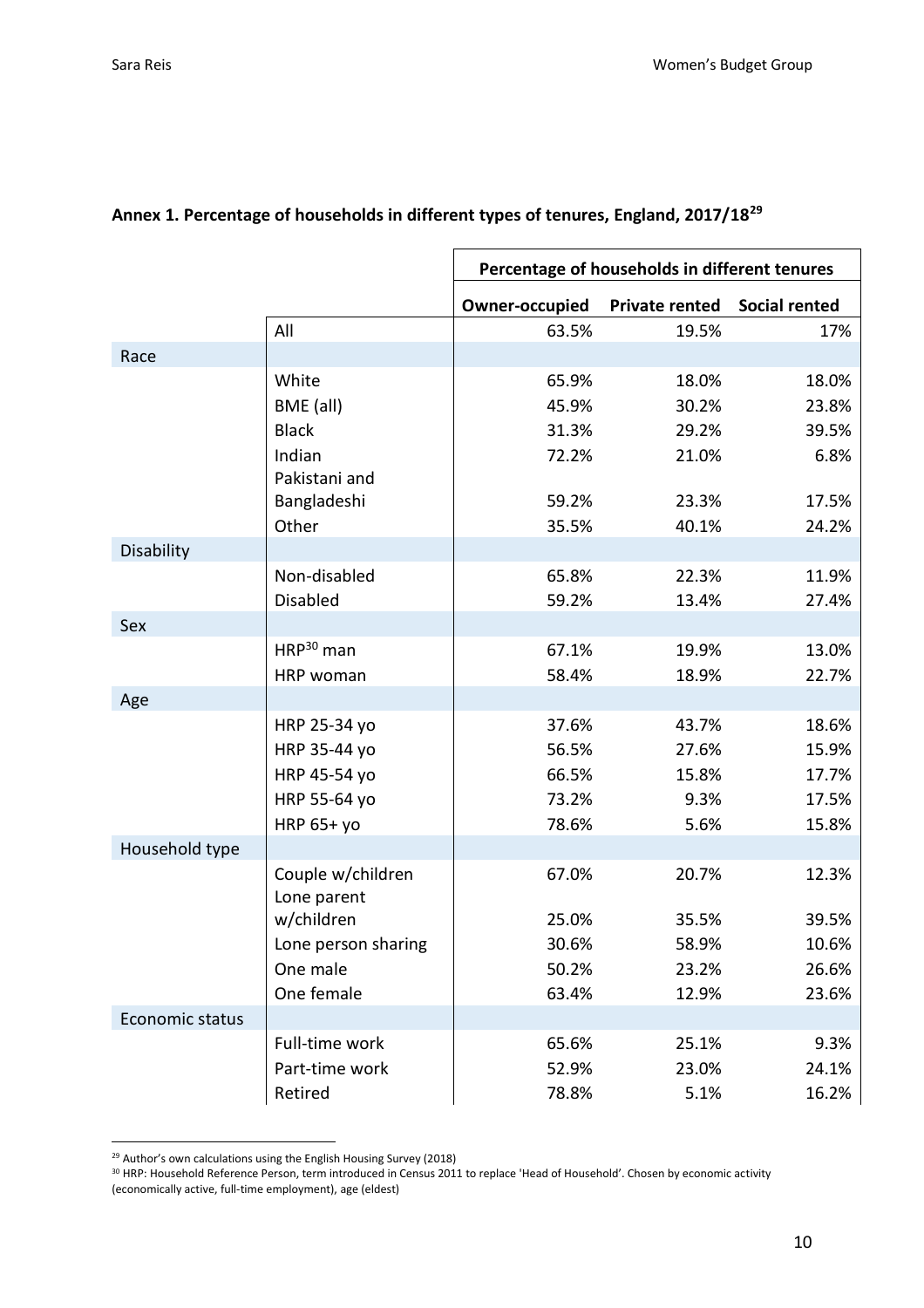| Unemployed     | 23.2% | 30.6% | 46.2% |
|----------------|-------|-------|-------|
| Full-time work | 8.1%  | 83.0% | 8.9%  |
| Other inactive | 24.7% | 20.1% | 55.2% |

#### **Annex 2 - Challenges to specific groups of women**

**Victims and survivors of domestic abuse** – housing is key to rebuilding their lives safely. Refuges for domestic abuse victims are at breaking point, with one in five having to turn down women due to a lack of vacancies. $31$  Even when women do access a refuge, the average length of stay is increasing as it's becoming more difficult to secure a permanent home that they can afford.<sup>32</sup>

**Women with complex needs** – (including substance misuse, ill mental health, time in prison, at risk of sexual exploitation) they will need more support-intensive women-only accommodation, which is sorely lacking in most parts of the country.

**BME women** – the gender pay gap for some groups of BME women is even larger than for White British women. Women from Pakistani & Bangladeshi and Black African backgrounds have particularly lower earnings, so for them housing affordability is an aggravated issue.<sup>33</sup> Social security cuts have also impacted low-income BME women the hardest, exacerbating their difficulty in affording an adequate home. $34$ 

**Women with no recourse to public funds** – they have no access to statutory homeless support or housing benefit. They are therefore at higher risk of being trapped in abusive relationships because they cannot access DA refuges or other types of statutory support.

**Young women** – housing is less affordable because they earn less than older age groups. Housing benefit entitlements for single under 35-year-olds without children are limited to the cost of a room in shared accommodation. This is particularly problematic to mothers with non-resident children, and victims and survivors of male-perpetrated abuse.

**Single mothers** – they head two-thirds of all homeless households with children. They are more likely than couples with children to be renting in the private sector (a third and a fifth respectively)<sup>35</sup> so more vulnerable to the insecurity and instability of private rentals.

**Older women** – have much lower pensions than men, a consequence of the gender pay gap and time out of the labour market to care for children and relatives. Their capacity to afford their own homes is thus much lower than men of the same age group, a particular problem for older women who are not homeowners.

<sup>&</sup>lt;sup>31</sup> Women's Aid (2017) Data from Routes to Support, the UK violence against women and girls database of service and refuge vacancies.

<sup>32</sup> WBG (2019) A home of her own - Housing and women [\(http://bit.ly/2P6EwEB\)](http://bit.ly/2P6EwEB)

<sup>33</sup> Fawcett Society (2017) Gender Pay Gap by Ethnicity in Britain – Briefing [\(http://bit.ly/2X2E8tq\)](http://bit.ly/2X2E8tq)

<sup>34</sup> WBG and Runnymede Trust (2017) Intersecting Inequalities [\(http://bit.ly/2XpycYl\)](http://bit.ly/2XpycYl)

<sup>&</sup>lt;sup>35</sup> Author's own calculations based on MHCLG (2019) English Housing Survey 2017 to 2018: Annex Table 1.3: Demographic and economic characteristics, 2017-18 [\(http://bit.ly/2Vb6Eop\)](http://bit.ly/2Vb6Eop)